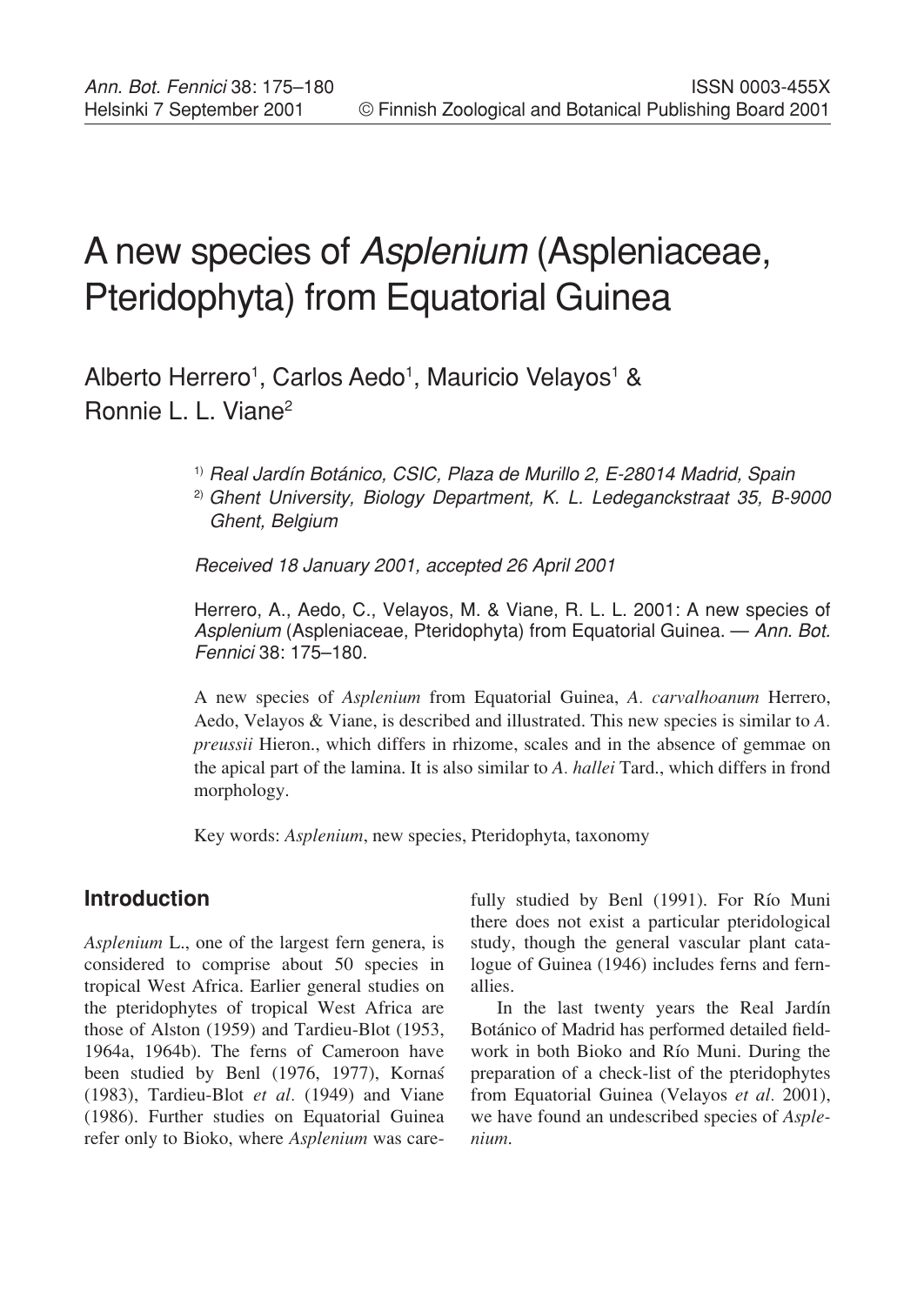

**Fig. 1.** Asplenium carvalhoanum (from the holotype). — **a**: Habit. — **b**: Part of the rhizome and stipe base. **c**–**e**: Scales. — **f**: Middle pinna of lamina. — **g**: Detail of a middle pinna of lamina showing an indusium and a sorus. — **h**: Sporangium. — **i**: Spore.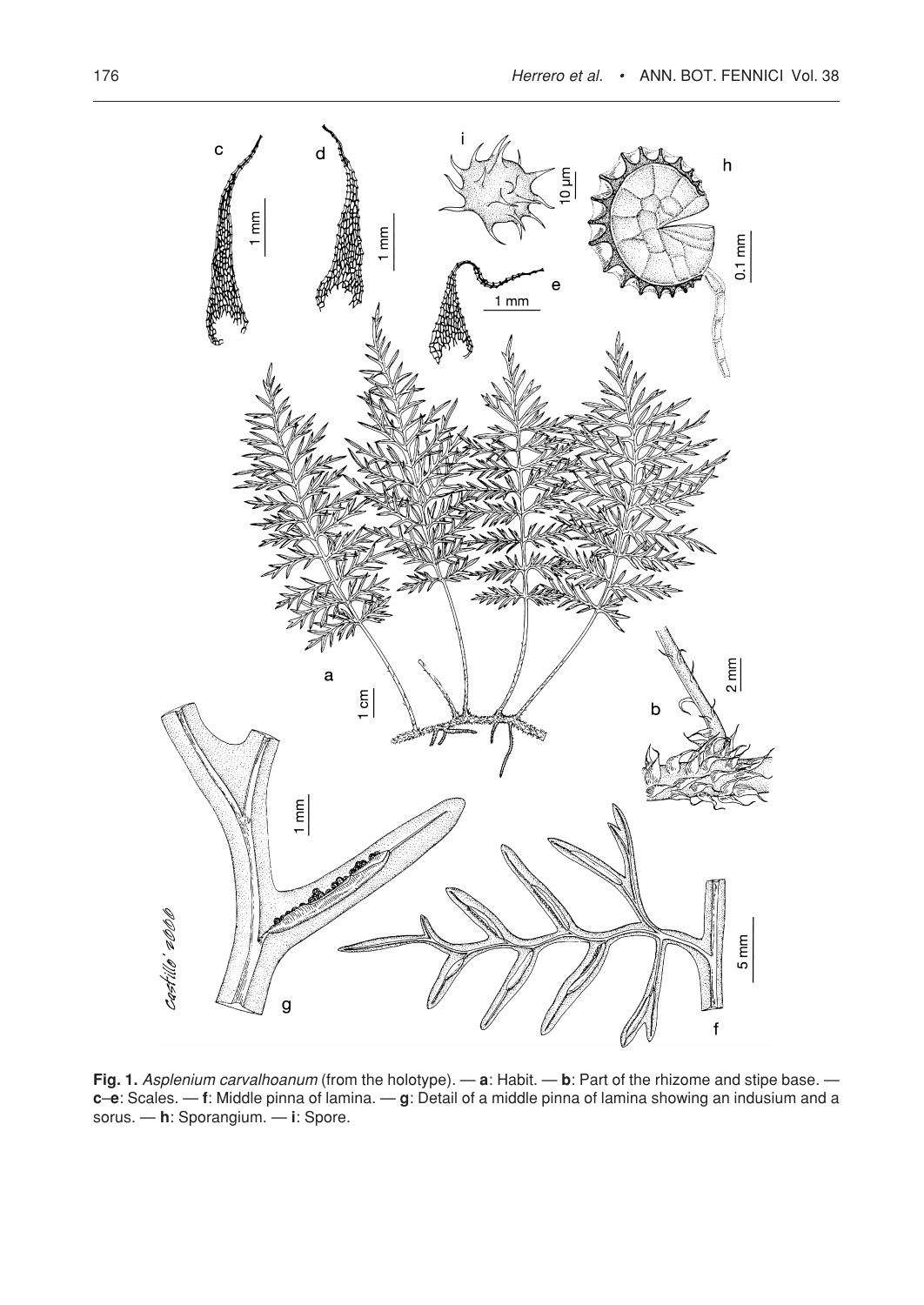### **Methods**

A total of six individuals from type collection were studied. Thirty spores and 30 guard cells from three individuals of those six were measured. The mean and standard deviations were calculated for each sample. The mean length of the exospore was obtained from spores, mounted in Depex, using a light microscope. Middle pinnae of well-developed fronds were used to determinate the length of stomatal guard cells. We made epidermis preparations as described in Viane (1990): after boiling pinnae, these are cleared with 2.5% NaOH, rinsed in running water, cleared with ca. 10% NaOHCl solution, carefully washed, stained with Ruthenium red and mounted in Canada balsam.

For scanning electron microscopy (SEM) spores were coated with gold to a thickness of 35–40 nm. The samples were observed with a scanning electron microscope JEOL JSM-T330A at 15 kV.

#### **Results and discussion**

**Asplenium carvalhoanum** Herrero, Aedo, Velayos & Viane, sp. nova (Figs. 1–3)

*Ab Asplenium preussii differt rhizomate longo, reptanti, paleis minoribus, laminaque gemmis apicalibus carenti; ab A. hallei, lamina 2–3 pinnata.*

TYPE: Equatorial Guinea. Litoral, Cogo, entre el poblado de Emangós y Ncó, 1°15´N, 9°48´E, 29.VII.1997 *Carvalho 6417* (holotype MA 620514; isotypes BATA, GENT, K).

Plants epiphytic. Rhizome long-creeping, 1– 2 mm in diameter, subglabrous but sparsely set with blackish-brown scales near the apex (Fig. 1a and b). Scales 2.7–4.2 mm long and 0.6–1.2 mm wide at their base, lanceolate to subulate, base cordate, apex attenuate, uniformly clathrate, entire, ascending and slightly spreading, anticlinal walls dark brown (Fig. 1c–e). Stipes 1.9 to 6.8 cm long, green to slightly strawcoloured, with scattered appressed subulate scales, mostly at the base (Fig. 1b). Lamina 7–14.6 cm long and 2.9–7.6 cm wide, ovate, thin, 2-pinnate to 3-pinnatifid, apex gradually tapered (Fig. 1a). Rachises like the stipe, green, narrowly winged. Pinnae in 10–14 pairs, narrowly ovate, longest 1.5–4.2 cm long and 1–1.9 cm wide, occurring below the middle of the lamina and decreasing regularly in size towards the apex and the base (Fig. 1a), veins 1-forked, free (Fig. 1f). The abaxial surface with multicellular uniseriate trichomes and mostly 3-branched paleasters (Fig. 2a). Stomatal guard cells 60–75 µm long (Table 1), polocytic to copolocytic (Fig. 2b). Ultimate segments of the pinnae 3–8 mm long and 0.8– 1.1 mm wide, linear, apices obtuse to slightly acute, margin entire (Fig. 1f). Sori elongate along vein of the ultimate segments (Fig. 1f and g). Indusia 3.1–4.7 mm long, margins entire (Figs. 1g and 2c). Sporangia 0.25–0.30 mm long and 0.23–0.28 mm wide, 16–19 annulus cells (Fig. 1h). Spores ellipsoidal, exospore 30–36 µm long (Table 1), perispore echinate, with the extremely reduced middle perisporal layer only present under the spines (Figs. 1i and 3).

DISTRIBUTION AND HABITAT: *Asplenium carvalhoanum* is an epiphyte on shrubs (at 50–80 cm) in primary rain forest and is known only from the type locality.

ETYMOLOGY: This plant is named after Manuel Fidalgo de Carvalho, botanical explorer of Equatorial Guinea.

*Asplenium carvalhoanum* is somewhat similar in leaf morphology, leaf indument and in perispore characters to *A. preussii* Hieron., from which it clearly differs in its widely creeping rhizome, its small and uniformly clathrate scales, and in the absence of gemmae on the apical part of the lamina (cf. Tardieu-Blot 1953: 198, pl. XXXIX). The thin, creeping rhizome set with sparse scales of *A. carvalhoanum* is very similar to that of the *A. hallei* Tard., endemic to Gabon, which clearly differs in frond morphology (cf. Tardieu-Blot 1964b: 127, pl. XXI). Echinate perispores are considered to be derived within Aspleniaceae, where they originated several times in unrelated tropical groups. African taxa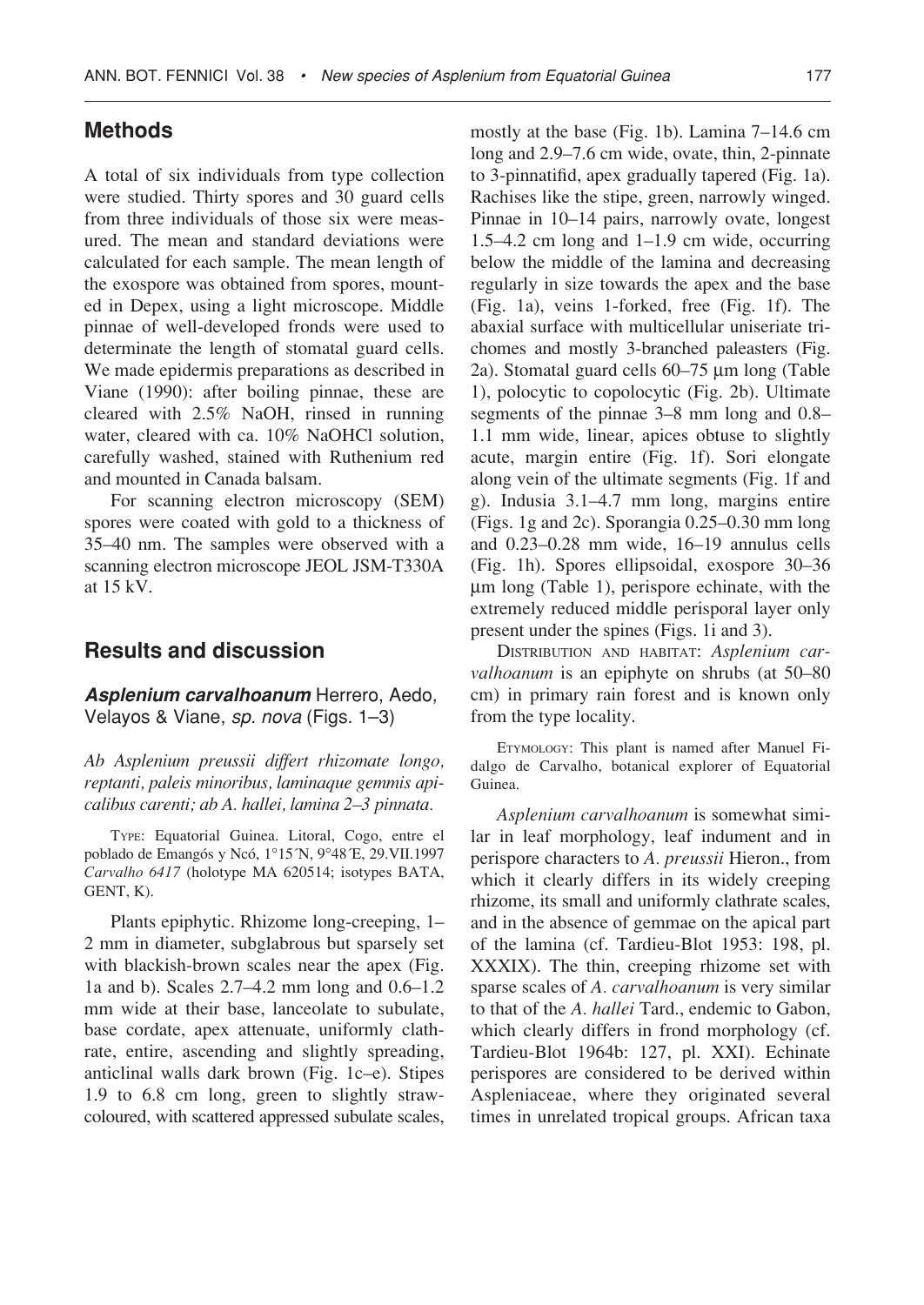

**Fig. 2.** Features of some pinna characters of Asplenium carvalhoanum (from the holotype). — **a**: Paleasters (microscopic rudimentary scales) of the abaxial leaf epidermis. **b**: Cell pattern of the abaxial leaf epidermis (arrow indicates the direction of the veins towards the leaf margin). — **c**: Margin and cell outline in the indusium. Scale bars =  $100 \mu m$ .

with the same perispore type include: *A. isabelense* Brause, *A. longicauda* Hook., *A. repandum* Mett. ex Kuhn and *A. variabile* Hook. These taxa also possess the typical polocytic stomata shown in Fig. 2b.

#### **Acknowledgements**

The authors are grateful to the Agencia Española de Cooperación Internacional (AECI) for funding this study. We wish to thank the people of the Conservation et

Table 1. Length of the exospore (in  $\mu$ m) and guard cells (in  $\mu$ m) of three specimens of Asplenium carvalhoa $num$ . Mean in boldface  $\pm$  standard deviation, and minimum and maximum values in parentheses.

| Specimen      | Exospore length                 | Guard cells length           |
|---------------|---------------------------------|------------------------------|
| 1 (holotypus) | $(30)31.09 - 32.56 - 34.03(35)$ | $(60)$ 62.16-65.66-69.16(70) |
| 2             | $(32)32.19 - 33.34 - 34.93(36)$ | $(60)$ 63.65-66.73-69.81(75) |
| 3             | $(30)31.61 - 32.97 - 34.33(35)$ | $(62)$ 64.57-67.47-70.37(72) |
| Mean          | $(30)31.61 - 32.96 - 33.31(36)$ | $(60)$ 63.11-66.61-70.11(75) |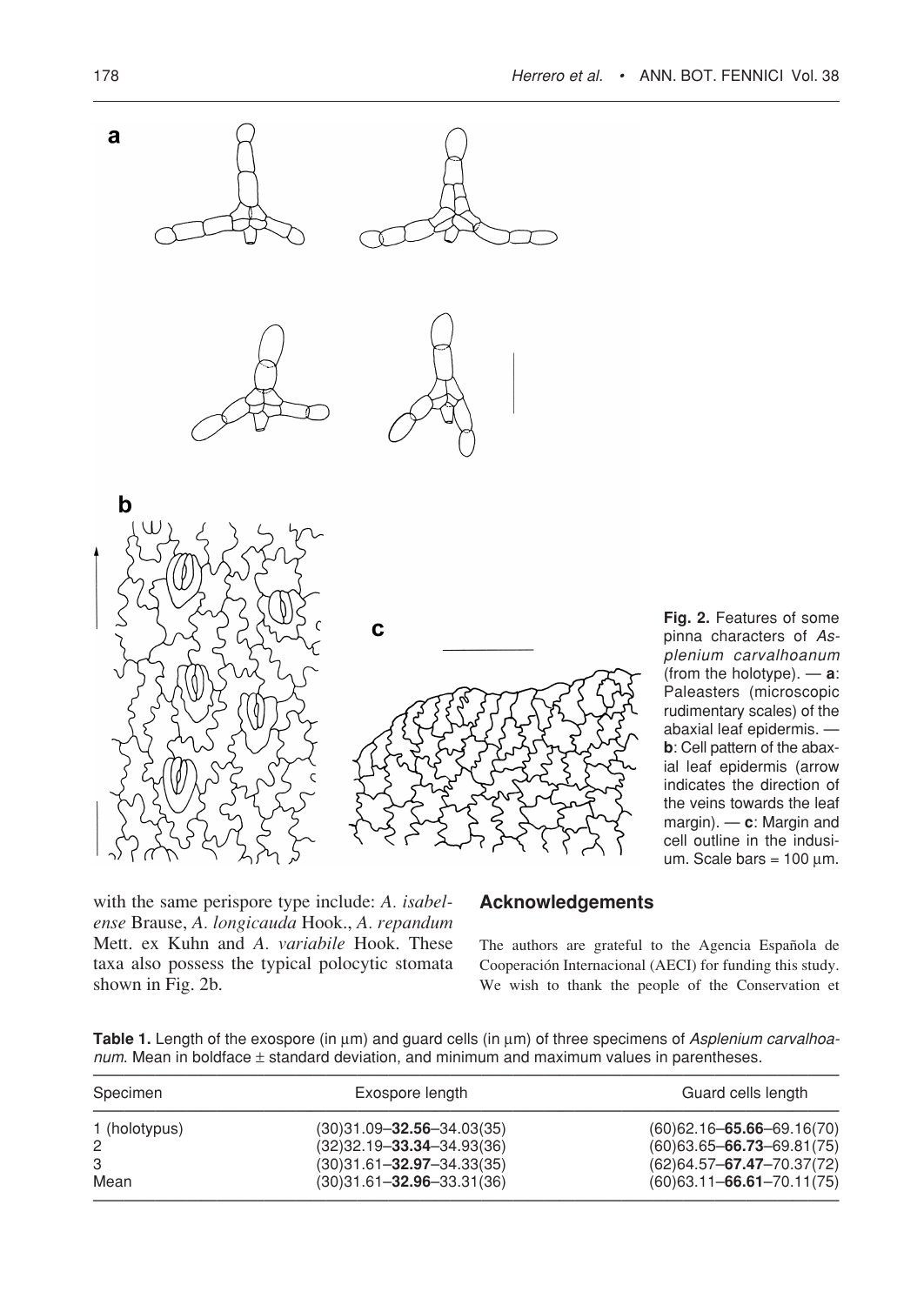

**Fig. 3.** Spores of Asplenium carvalhoanum (from the holotype). — **a**: Light microphotograph, proximal view. Scale bar = 10 µm. — **b**: Scanning electron microphotograph, proximal view. Scale bar = 10 µm. — **c** and **d**: Scanning electron microphotographs, detail of the spines. Scale bar =  $5 \mu m$ .

Utilisation Rationelle des Ecosystèmes Forestiers d'Afrique Centrale (ECOFAC), the Conservation et Utilisation Rationelle des Ecosystèmes Forestiers de Guinée Ecuatoriale (CUREF) and of the herbarium BATA (Ministerio de Bosques) for their support during fieldwork in Equatorial Guinea. We also would like to thank to Manuel Laínz for the latin version of the diagnosis, to Juan L. Castillo for the drawing and to Elisabeth A. Hooper for the accurated review of the manuscript.

### **References**

- Alston, A. H. G. 1959: *The ferns and fern-allies of West Tropical Africa*. — Crown Agents for Overseas Governments and Administrations, London. 89 pp.
- Benl, G. 1976: Studying ferns in the Cameroons. I. The lava ferns and their occurrence on Cameroon mountain. — *Fern Gaz.* 11: 207–215.
- Benl, G. 1977: Ferns in the Cameroons. II. The pteridophytes of the evergreen forests. — *Fern Gaz.* 11:

285–296.

- Benl, G. 1991: The Pteridophyta of Bioko (Fernando Poo). (Contributions to a Flora of the island). V: Aspleniaceae, Aspidiaceae, Lomariopsidaceae, Elaphoglossaceae. — *Acta Bot. Barcinon.* 40: 1–106.
- Guinea, E. 1946: *Ensayo geobotánico de la Guinea Continental Española*. — Dirección General de Marruecos y Colonias, Madrid. 388 pp.
- Kornas, J. 1983: Pteridophyta collected in Northern Nigeria and Northern Cameroon. — *Acta Soc. Bot. Poloniae* 52: 321–334.
- Tardieu-Blot, M. L. 1953: Les Pteridophytes de l'Afrique intertropicale française. — *Mém. Inst. Franç. Afrique Noire* 28: 1–241.
- Tardieu-Blot, M. L. 1964a: Pteridophytes. In: Aubréville, A. (ed.), *Flore du Cameroun*. Mus. Nat. d'Hist. Nat., Paris. 372 pp.
- Tardieu-Blot, M. L. 1964b: Pteridophytes. In: Aubréville, A. (ed.), *Flore du Gabon*: 1–228. Mus. Nat. d'Hist. Nat., Paris. 228 pp.
- Tardieu-Blot, M. L., Nicklès, M. M. & Felix, J. 1949: Contribution à la flore et à l'écologie des fougères du